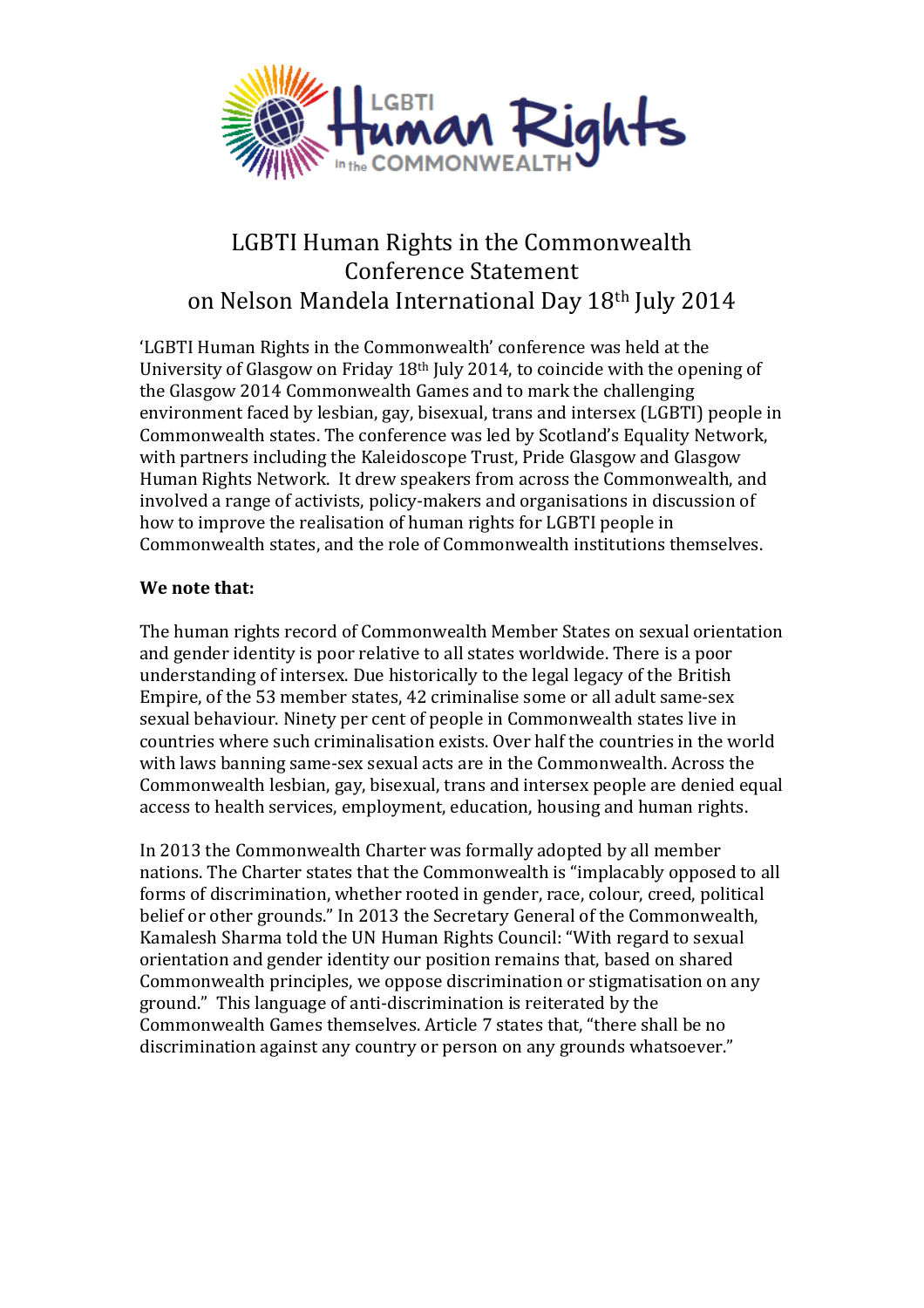## **CALL TO ACTION**

The participants in the conference:

Declare the historical responsibility of the British Empire for the criminalisation of same-sex sexual behaviour and relationships; and call for the repeal of all British colonial laws which criminalise same-sex sexual acts between consenting adults.

Affirm that human rights on the basis of sexual orientation, gender identity and intersex status exist in the context of all forms of civil, political, social, economic and cultural rights as defined by the United Nations, and are to be claimed together with human rights related to other forms of discrimination such as in relation to racism and religion.

Affirm the United Nations Human Rights Council resolution 'Human Rights, Sexual Orientation and Gender Identity' of 2011 (A/HRC/RES/17/19) which expressed 'grave concern at acts of violence and discrimination, in all regions of the world, committed against individuals because of their sexual orientation and gender identity'.

Affirm the Yogyakarta Principles on the Application of Human Rights Law in relation to Sexual Orientation and Gender Identity.

Affirm the resolutions of regional bodies that are co-extensive with the Commonwealth, in particular resolution by the African Commission on Human and People's Rights (275: Resolution on Protection Against Violence and Other Human Rights Violations against Persons on the basis of their real or imputed Sexual orientation or Gender Identity, 12 May 2014) and resolutions by the Organisation of American States from 2008 onward.

Affirm the 2011 United Nations Political Declaration on HIV and AIDS, which commits states to enabling legal, social and policy frameworks which promote equitable access to essential services, noting that the Commonwealth is overrepresented in HIV/AIDS figures.

Condemn absolutely the recent extensions of criminalisation and state persecution in several states.

Recommend that all Commonwealth states:

- remove all laws that criminalise people or limit their human rights due to sexual orientation, gender identity or intersex status;
- work with local LGBTI civil society organisations and human rights defenders to understand better and to realise/claim these human rights.
- End the use of reparative therapies, the pathologisation of trans people and of intersex people.